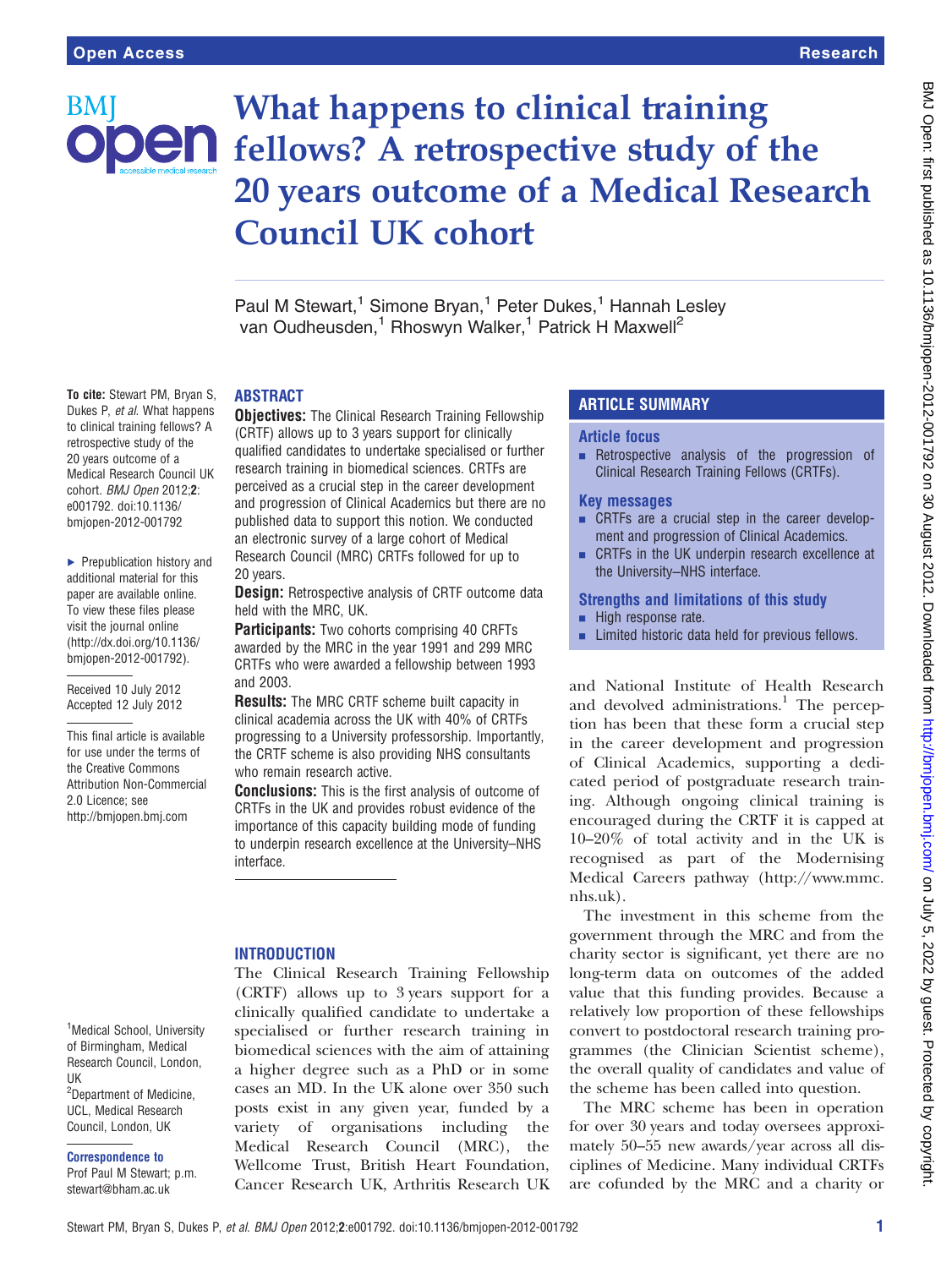other partner (some 21 organisations in 2011), extending the reach of the scheme. We have performed an analysis of outcome of a large cohort of MRC CRTFs.

#### **METHODS**

This study had two components. The first involved 40 clinical training fellowships that were awarded by the MRC in the year 1991. The current employment of these individuals was ascertained by one researcher (PHM, who held one of the CRTFs awarded in 1991) utilising information in the public domain, specifically the Medical Directory, the Medical Register, Pubmed, Doctors.net, professional societies and Google. In all cases it was possible to identify the individuals unambiguously. The second outcome involved 299 CRTFs who were awarded a fellowship between 1993 and 2003. The internet was the main tool for identifying current contact details/email addresses through search engines, institutional, publication and professional websites.

The online survey comprised 15 questions that aimed to obtain information on the CRTFs current professional role, the proportion of current time spent on clinical and research activity, research interests and clinical specialty, involvement in leadership, administrative and teaching duties, outcome of CRTF, further funding secured and a personal assessment as to the overall impact of the CRTF on their career (see [supplementary](http://.oxfordjournals.org/lookup/suppl/doi:10.1093//bmjopen-2012-001792/-/DC1) [information for survey details](http://.oxfordjournals.org/lookup/suppl/doi:10.1093//bmjopen-2012-001792/-/DC1)).

#### RESULTS

The current positions of the 1991 cohort are summarised in figure 1. Typically these individuals (who are now approximately 50 years of age) undertook a PhD followed by completion of specialised training. The cohort includes current Professors of Medicine and medical disciplines across many UK-based Universities and beyond. Eight (20%) have been elected as Fellows



Figure 1 The current status of the 1991 Clinical Research Training Fellowship cohort (n=40).

of the Academy of Medical Sciences in recognition of their outstanding contributions to medical science.

Of the 299 individuals in the second cohort, in 31 cases email addresses either bounced back or did not match the CRTF individual to which they were assigned. Through this approach 191 individuals responded to a simple questionnaire, giving a 71% response rate. The responses were submitted anonymously, so no information was obtained about non-responders. However, in 299 CRTF email addresses, only 18 (6%) were not academic or NHS related, so it is reasonable to assume that a large proportion of the non responders were still engaged in University and/or NHS/research and clinical activity.

Of the 191 responding CRTFs, over 90% were currently based within a University or University Teaching Hospital (figure 2). Forty-six (24%) were Professors, 16 Readers (8%) and 53 (28%) Senior Clinical Lecturers (28%). Fifty-one (27%) were NHS Consultants and the remainder still in career grades (Clinical Fellows and Clinical Lecturers). About 1% of the cohort was industry based. Not surprisingly, this profile differed across year of intake to the CRTF; when the first intake—the class of 1993—was specifically analysed 38% were Professors, 4% Readers and 37% NHS consultants, in keeping with the analysis of the 1991 cohort. It is highly likely therefore that 1991 and 1993 are representative years in analysing the long-term outcome of CRTFs.

Of the 51 self-declared 'NHS consultants', 41 (80%) described themselves as being research active, spending a median of 25% of their time on research. Conversely 88% of University only contracted staff were clinically active, spending a median of 50% of their time on clinical work. Engagement in research did differ between CRTFs holding academic or NHS positions; the former were predominantly leading research activity (95%) as well as contributing to that of others, while NHS staff were more likely to contribute to activity of others (52%) rather than lead themselves (12%). A total of 58% of all ex-CRTFs were also involved in activities underpinning research administration such as commissioning, research panels, funding allocation and/or research regulation. Finally 98% of the cohorts were involved in education, with an equal split in participation (all in excess of 85%) in the supervision of students, lecturing and clinical teaching.

The top 10 commonest medical disciplines of the CRTFs were gastroenterology (21), neurology (18), nephrology (14), diabetes and endocrinology (12), thoracic medicine (11), mental illness (10), cardiology (9) rheumatology (9), infectious diseases (7) and haematology, paediatrics and general surgery (each 5). The predominant research area engaged by the CRTFs was self-reported to be biomedical/experimental in 43% of cases, clinical trials in 27%, applied health research in 10% and pharmaceutical industry research in 5%.

In total 171 of 191 individuals (90%) obtained a PhD and of these 75% did so within a 3-year period from the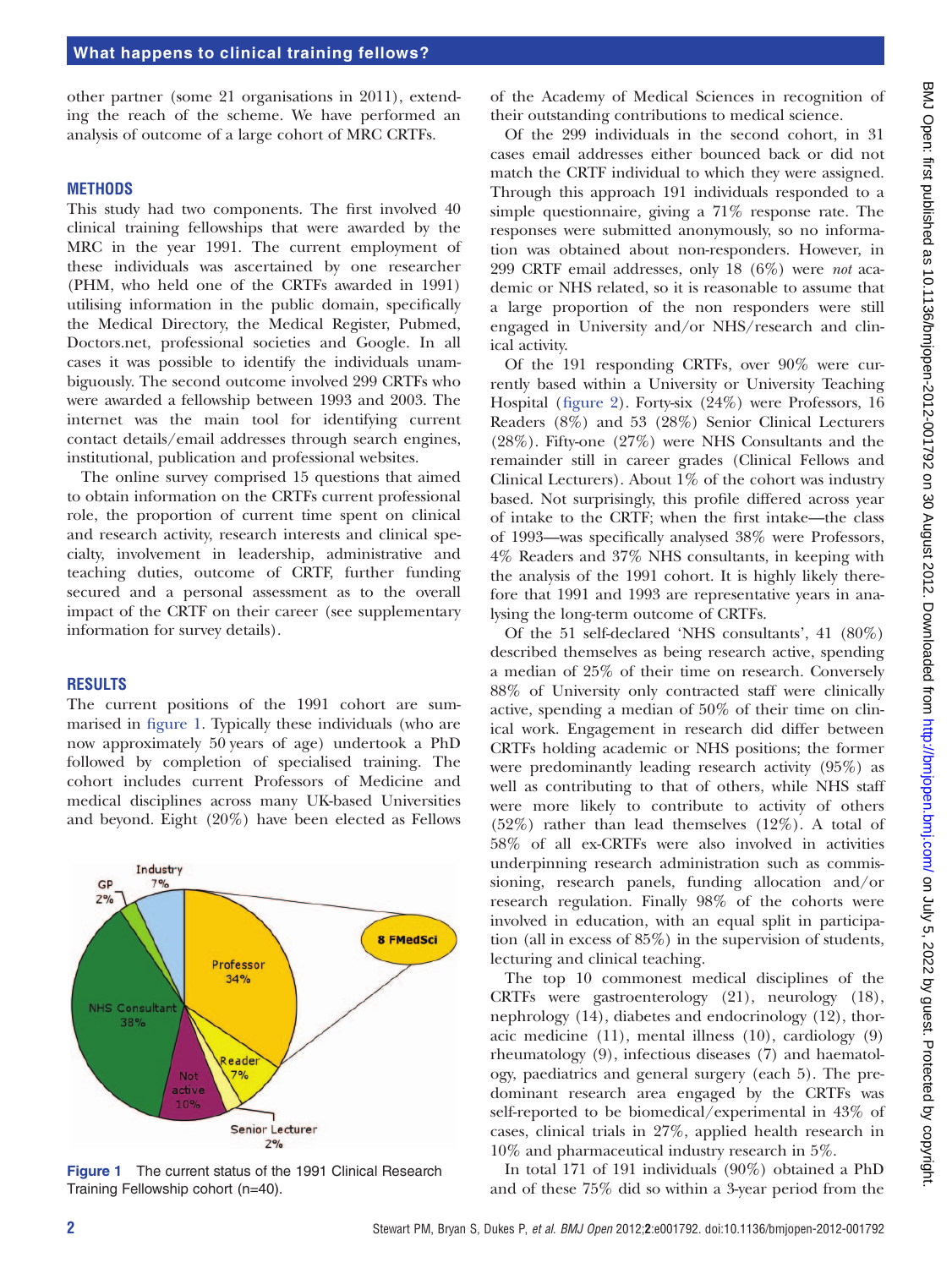# What happens to clinical training fellows?



Figure 2 Outcome data of 191 MRC Clinical Research Training Fellowships commencing fellowships between 1993 and 2003.

date of the CRTF award. Twelve individuals obtained an MD degree and two an MSc. 1 subject had a PhD on starting the CRTF. Three participants did not obtain a higher degree and two did not answer.

A total of 63% of fellows told us about future grant funding from a wide range of funders; in 82% of the cases this supported further postdoctoral training with 23 fellows progressing to successful clinician scientist posts at the time of the questionnaire. Only 52% had secured a 3-year project grant and 13% a 5-year programme grant. In a separate analysis, 224 CRTFs at various stages of their award submitted data via MRC e-Val. About 35% report obtaining further funding from 2006/2007 to 2009/2010. The data showed how this cohort is also benefitting from a wide range of funders with approximately 50% coming from NIHR.

A total of 85% of responses indicated that the CRTF had significantly or very significantly affected their competence and achievements as a researcher and 94% that it had significantly or very significantly affected their career.

## **DISCUSSION**

This is the first analysis of outcome of clinical training fellows in the UK and, accepting the pitfalls of any questionnaire-based analysis, provides robust evidence of the value of this capacity building mode of funding. We have identified that this remains a major source of clinical academics across the UK with the majority engaging in research, education and wider administrative duties, be they holding primarily University or NHS contracts. This University–NHS synergy is exemplified through the cross-fertilisation of clinical and research activity within the cohort, albeit with a different emphasis of research activity (leading in the University sector, participating as an NHS employee). Across universities it appears that the CRTF scheme generates many Clinical Senior Lecturers, Readers and Professors; up to 40% of any year cohort is likely to be awarded a Professorship. Importantly, many of these, exemplified through Fellowship of the Academy of Medical Sciences, are conducting research to the highest level internationally and are likely to be world leaders in their field.

Despite the outstanding response from this survey, there are however some limitations of any survey of this nature. The 1991 cohort is restricted to information on destinations only. The vast majority are likely to have obtained PhD and/or MD higher degrees but this is not confirmed. Of the 191 respondents from the second cohort 46 identified 2004 as the year their CRTF was awarded but this cannot be true because the survey was only dispatched to individuals starting their CRTF between 1993 and 2003; undoubtedly some individuals have responded as the year the degree was conferred rather than the year their CRTF was awarded. Finally we have no data on the MRC CRTF applicants who were not successful at the interview.

We have focused on outcome data from an MRC cohort, but have no reason to believe that these data